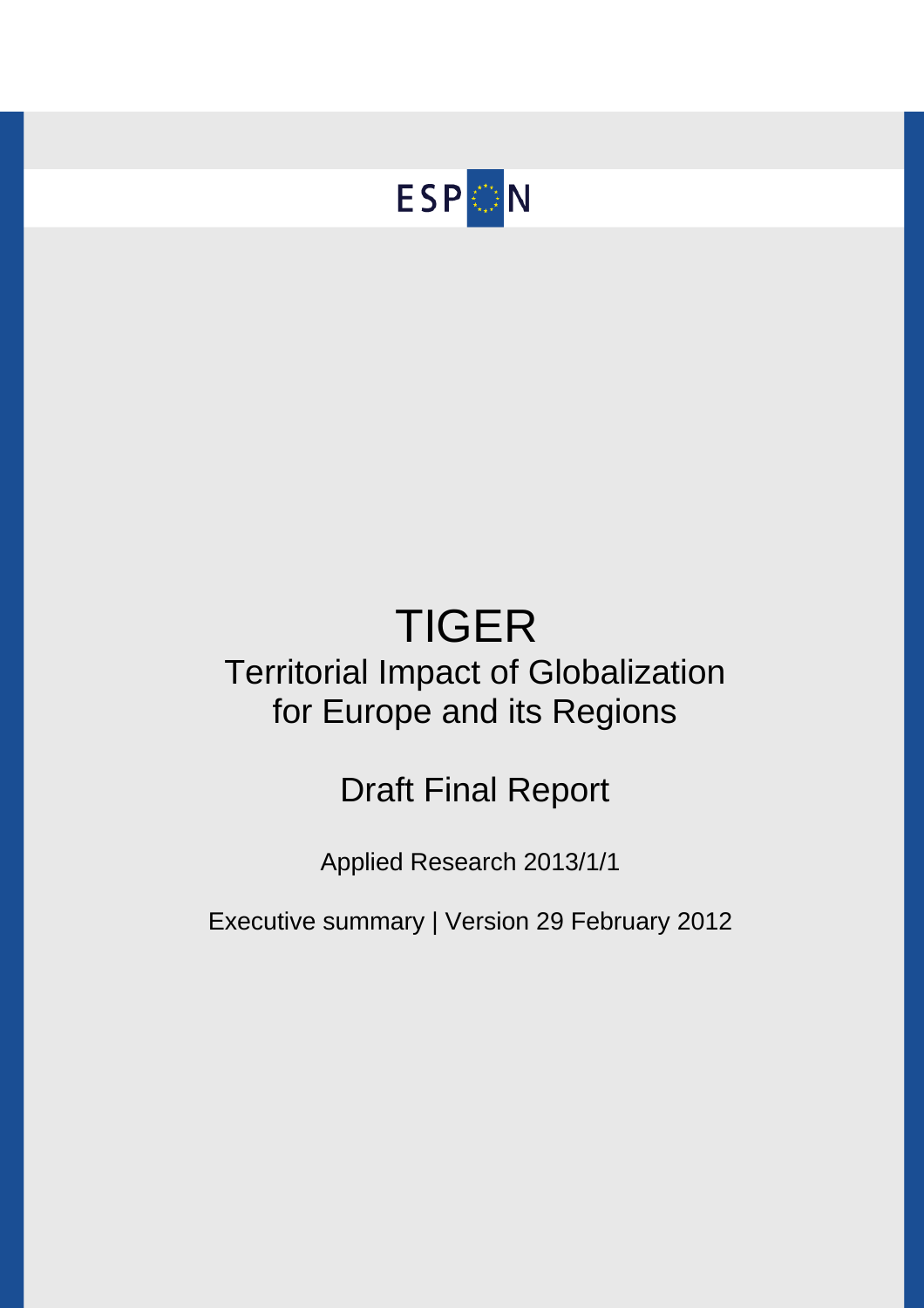## **Table of contents**

| 3. Macro-regions as a functional intermediate level between the global and       |  |
|----------------------------------------------------------------------------------|--|
|                                                                                  |  |
| 4. The place of European territories in the global economy: diagnosis and policy |  |
|                                                                                  |  |
|                                                                                  |  |
| 2. Where and how to invest to face the challenge of globalization whilst         |  |
|                                                                                  |  |

### **1. What drives globalization?**

Globalization is either considered as a new era or as in continuity with long terms trends in the world capitalist history. From the latter view point, the extension of markets is in the very nature of capitalism. The increase in cross border flows between economies of the world is not a new or recent phenomenon. As early as the sixteenth century, European powers built a world system of economic exchange, supplying their own needs, which resulted in growing trade across seas. At the end of the nineteenth century, many specialists identified a first wave of globalization associated with a sudden acceleration of exchange and the shrinking of time and space due to improvement in transport and communication technologies, however it was not until the end of the 1990s that an intensity of trade (as a ratio of world GDP) equivalent to that in 1913 was achieved. In contrast, since 1990, the growth of trade and FDI across the world has reached unprecedented levels, higher than ever before until the 2008-2009 world financial crisis and recession. Nor are migratory flows a specific feature of the recent wave of globalization in terms of their intensity. However, some decisive changes associated with globalization processes can be identified: though proximity still matters, the geographical reach of human flows has increased in recent decades; in addition to classical migrations from poor to rich countries, there has been growth in the mobility of qualified labour at a global level, as indicated by the increasing mobility of students and highly qualified labour embedded in global city networks. Hence some main drivers of globalization prolong and accelerate long terms trends: the improvement of transport and technologies; increasing flows of goods and services; increasing human mobility; flows of capital, notably through foreign direct investments. What is really new about globalization then?

First, major firms play an essential role in globalization processes. They act on a global scale through the integration of global production networks. This means that the production of goods and services is controlled by major economic actors that have global strategies for the location of functions within integrated value chains. The resultant investments across the world, give rise to increasing flows of goods, people and knowledge within major firms. In brief, the increasing flows across the world do not anymore result only from increasing exchanges between economies endowed with different types of resources but are mainly embedded in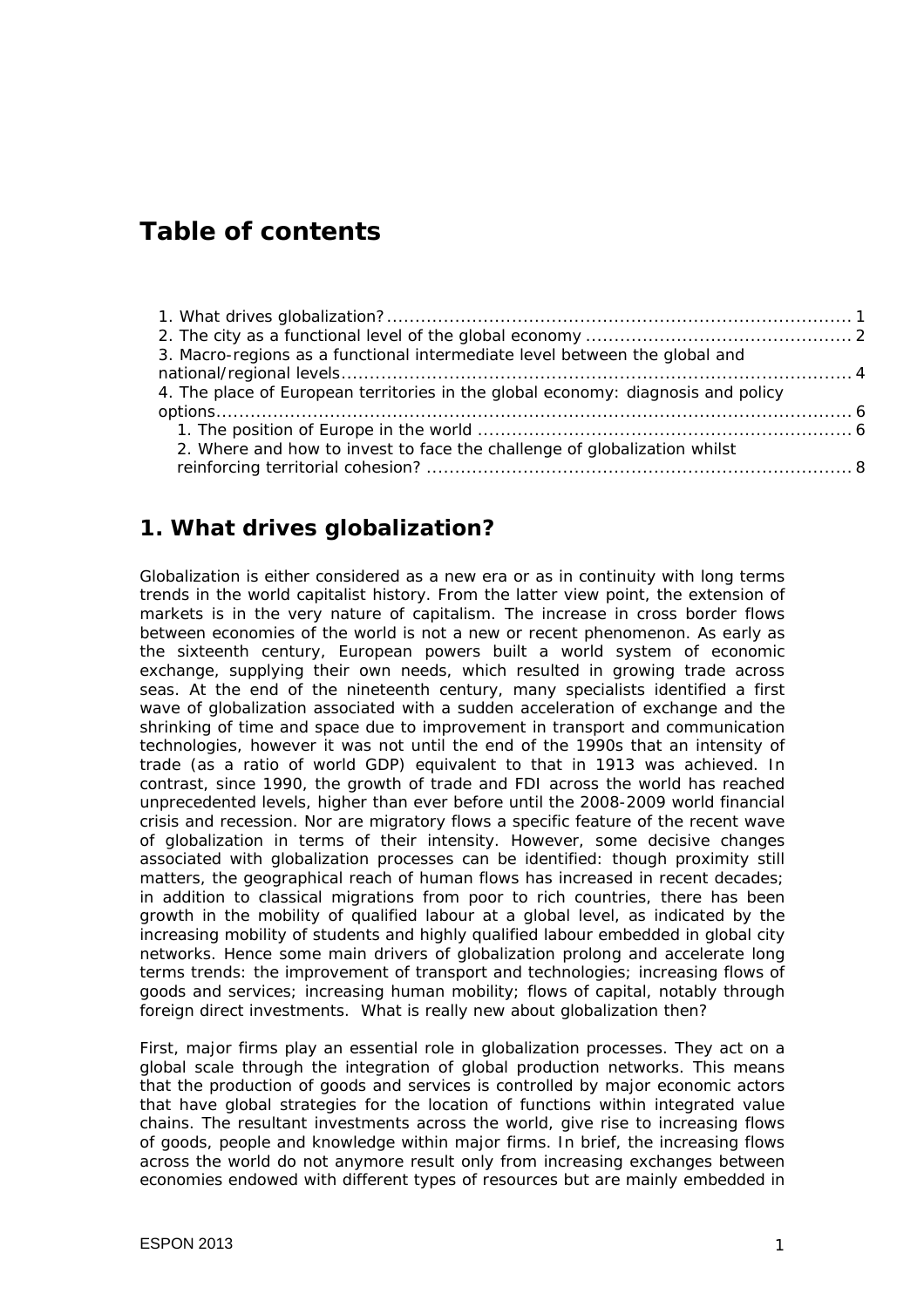global value chains controlled and dominated by major economic actors who are deeply connected within and between them. The second distinctive feature of the recent wave of globalization lies in the importance of financial flows which have exploded as a result of liberalization, and the emergence of global financial actors able to relocate capital to the most profitable lines of business almost instantaneously. Hence, the increase of FDI at a global level has been accompanied by the increasing mobility of capital on financial markets, notably stock exchanges.

In most studies, globalization is defined as a market and/or technology-driven process (improving transports and technologies, increasing flows goods and services, globalizing strategies of firms etc) and the role of policy and territorial 'assemblages' is barely mentioned as a driver of globalization through trade liberalization and financial deregulation. Though, globalization has been largely initiated and boosted by political decisions in line with the (neo)-liberal ideology which dominates international organization such as the WTO $1$ : "The system's overriding purpose is to help trade flow as freely as possible  $-$  so long as there are no undesirable side-effects — because this is important for economic development and well-being.". We can identify several political decisions that have been decisive here. First, there has been the creation of regional agreements, most of them being first and mainly based on free trade principles. Second, there has been a continuous liberalization of trade at multilateral level, mostly within the WTO. Third, major powers, mainly the US and the EU, have signed numerous bilateral free trade agreements. Fourth and finally, there has been a tremendous deregulation of financial investments.

Finally, globalization interrogates the role of the states as a decisive actor in the global economy, the only one that really seems able to regulate the economy on a large scale. By no doubt, its regulatory power has been diminished by the "bordering" of its regulatory power compared to the "debordering" strategies of economic actors. As underlined, this is also a result of political decisions associated with liberalization taken notably by the most developed nation states in the three last decades. Moreover, the power of states is also hampered by a re-scaling process of policy toward supra-national forms of decision making at global/macro-regional levels and at regional/local levels.

When the focus is on territorial development, the major question raised is how these flows as well as the strategies of public and private actors, are spatially organized around the world. We distinguish two functional levels at least to consider the place of Europe and European territories in the world: *cities* and *macro-regions*.

#### **2. The city as a functional level of the global economy**

In the global economy, (large) cities play a major role by connecting actors through complex global networks within and between cities and by playing an interface role between the global and regional/national/continental economies. Increasing flows across the world result in the growing importance of cities that concentrate gateway functions, notably benefiting from agglomeration effects in various domains. Thus the movement of goods and people is highly dependent on major infrastructures located in gateway cities. We demonstrate this process in maritime as well as air connections. Concentration in major gateways does not only result from the importance of fixed capital but also from the "size effect"

 $\overline{a}$ 

<sup>&</sup>lt;sup>1</sup> http://www.wto.org/english/thewto\_e/whatis\_e/tif\_e/fact1\_e.htm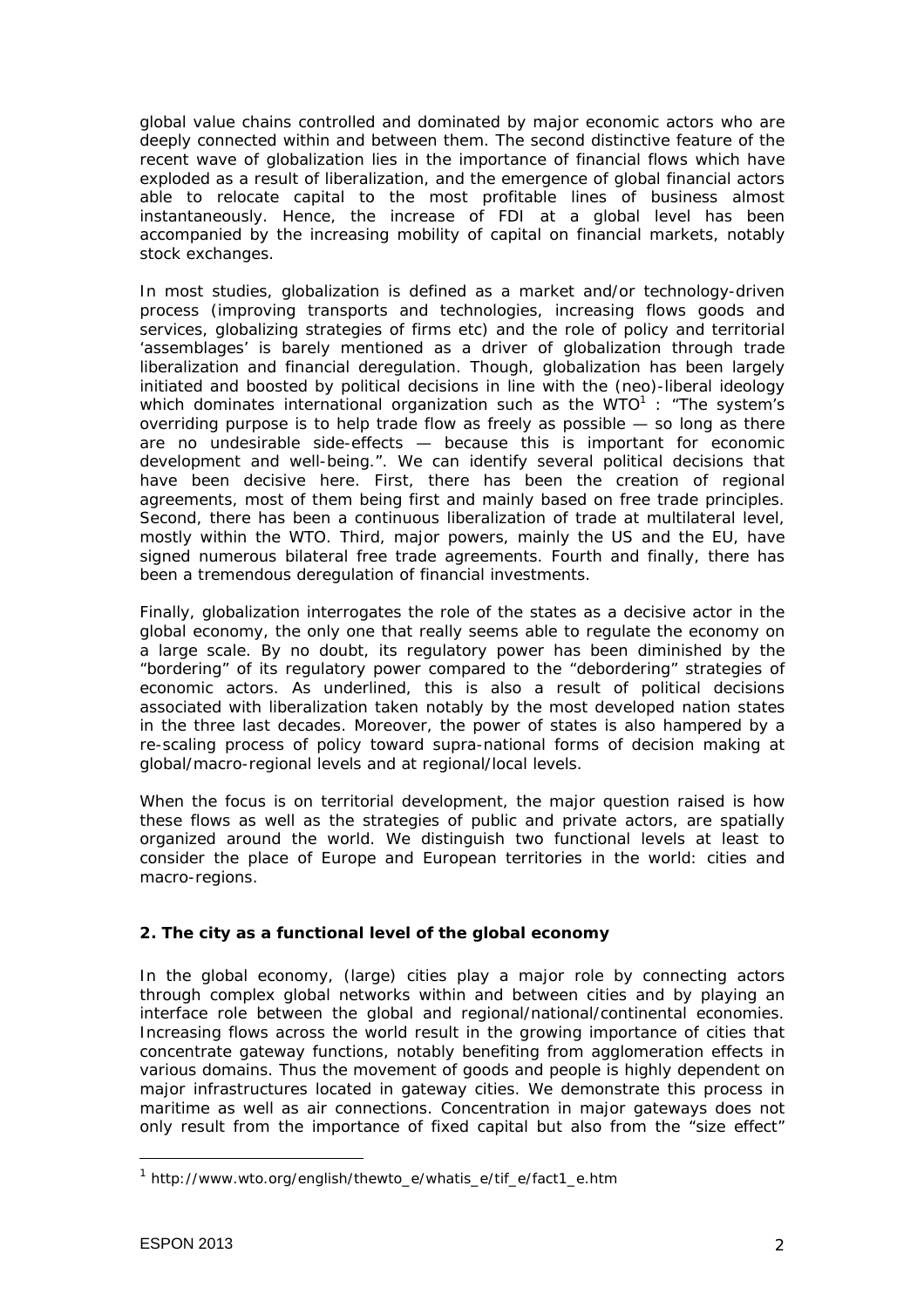which allows economic actors, such as air companies, to have the necessary flexibility. Moreover, global advanced business (producer) services firms with offices worldwide, operate through cities which are the vital locations for concentrated international sources of talented labour and knowledge crucial for innovation.

The functional and gateway role of cities in the global economy raises a number of issues which have important political implications:

#### **1 – Cities and the regional scale**

The functional role of cities first raises the issue of the role of regions with regard to two major ideas (Hall and Pain, 2006; Lennert, 2010):

- cities are the functional entities through which economy operates and may be the motor of regional and national growth;

- regions are normative powers and the basic divisions for territorial policies in Europe and do not fit the functional areas of major cities.

#### **2 – Cities do not only compete, they also cooperate**

On the one hand, city governments compete to attract labour, events, consumers and investments. In this regard, cities have been more and more influenced by "entrepreneurialism" aiming at providing the best possible environment for business. This is highly related to the re-scaling process of governance from the state toward sub- and supra-national levels. On the other hand, as already discussed, major cities *as a process*, are specialized in various functions and have complementary roles in their European and global networks. The importance of cooperation and complementarities between city economies has been highlighted in this project by the diversity of gateway functions of urban areas in Europe. This diversity is functional but also geographical. As far as the functional specialization of cities is concerned, we observe a strong correlation between the different types of functions: the cities' role in advanced business services, as commanding centre for firms, as major hub for air connections or as nodes for real estate investments are strongly correlated with each other. This might be called a scale – instead of a functional – specialization of European cities (Figure 1). In addition to this scale specialization of cities, strongly linked to their position in the European urban system, we certainly observe a geographical specialization of cities in their gateway functions (Figure 1). Of course the most important cities have the more global geographical profile but still show specialization: London is the most global European city in the geographical scope of its networks but still shows specializations toward Northern America or Eastern Asia; Paris is a global city, nevertheless showing specific linkages with Africa; Madrid is the European gateway for Latin America etc.

#### **3 – How city size, connectivity and functional specialization impact on growth?**

The issue of cities and competitiveness is a very complex one, which has relevance at two different scales: what is the relation between competitiveness (in an economic sense), size and connectivity at the level of cities; and how does the functional role of major gateway cities impact on the growth of Europe as a whole? We discuss both questions separately though they are of course strongly linked.

**At the city scale**, looking at Europe during the last two decades, we do not only observe the ability of global cities – and mainly London as the main European gateway city – but also first national cities to benefit from globalization and increasing connectivity between cities. In this context, the re-concentration of activities and strategic functions does not only occur at a global scale but also at a national scale, even within the integrated European market. This has certainly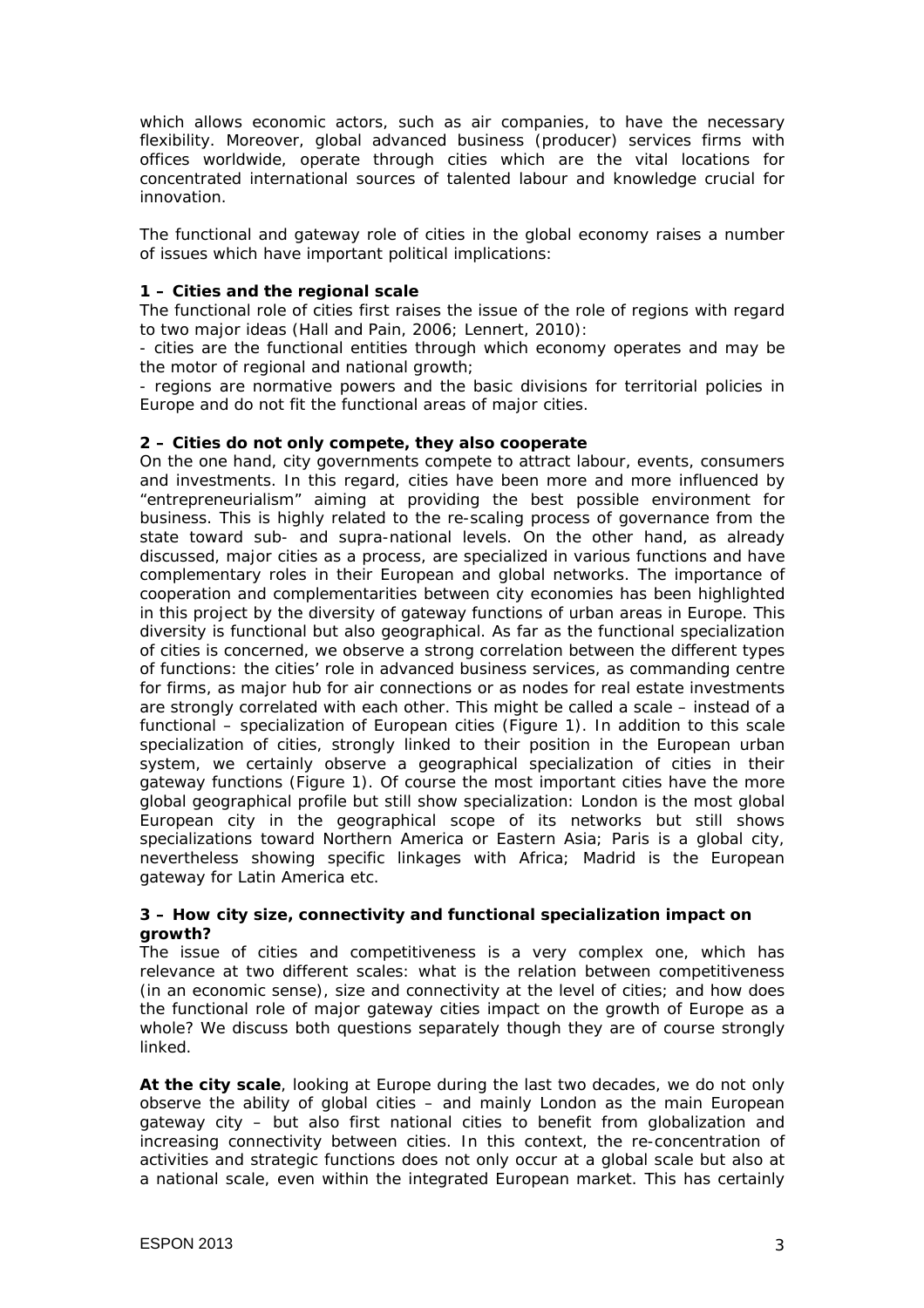proved true during the 1990's, while this process has seemed to slow down after 2001. Indeed, few empirical studies have actually demonstrated the existence of a re-concentration of activities to the benefit of large cities. The precise reasons behind the unequal and geographically uneven strength of re-concentration are likely to reflect specific development paths of cities across time and space. Moreover, in-depth analyses have highlighted the complex links between cities' economic growth and connectivity: we found no significant impact of cities' connectivity (and size) on their economic performances since 2000. This has important political implications. Though some cities have clearly benefited from their position in networks at European and global levels, there seems to be no direct correlation between city connectivity and GDP growth in the recent period. The emphasis of some local governments on increasing their network position in different areas therefore not only raises the issue of their capacity to promote connectivity in such networks but also uncertainty about the direct impact on territorial economic performance.

**At the EU/ESPON scale**, "Metropolitan areas play an important role in sustaining the EU's global competitiveness" (EC, 2011b, pp. 16-19). The functional role of (major) cities in the European and global economy has been widely illustrated in this project. In a way, the hypothesis is that European wealth now depends on the connectivity and economic wealth of major European cities. Though the importance of major cities for Europe is in no doubt, based on our findings, there is a lack of evidence to show that further strengthening of major gateways would enhance the competitiveness of the EU territory as a whole. We believe it is not possible to answer such a direct question in an unambiguous way. There are many different parameters other than urban structures and hierarchies, which are likely to explain relative territorial economic performances and these are of major importance for territorial cohesion. Moreover, the way policy could strengthen European gateways is another difficult question. This is because agglomeration effects at global and European scales to the benefit of some cities are largely the result of decisions of economic actors in a very broad sense and public decisions have probably poor impacts on this, other than through global economic regulation and investment in the upgrading of transportation infrastructures for example.

#### **3. Macro-regions as a functional intermediate level between the global and national/regional levels**

The process of regionalization has been widely illustrated in this project. Hence, globalization should not be understood as undirected interconnections of all territories across the world. Global flows are spatially structured by intense interrelations within macro-regions. In all types of flows studied, distance plays an essential role in the intensity of these relations: trade, migrations, flows of students or air connections. It results in an intermediate level of organization notably from the economic point of view: we call these **macro-regions**. Moreover, the process of regionalization is also a policy-driven process through what might be called 'regionalism', or politically driven integration at a macroregional scale.

This regionalization process has been simultaneous to globalization rather than contradictory to it: between 1986 and 2007, the internal trade of the EU increased from 27% to 42% of total GDP, while external trade developed from 15% to 21% of total EU GDP. This development is so pronounced that regional integration is now considered by world institutions as a necessary step in the direction of multilateral free trade (World Bank, 2009). That being said, big economic assemblages of the EU and NAFTA can still be considered as relatively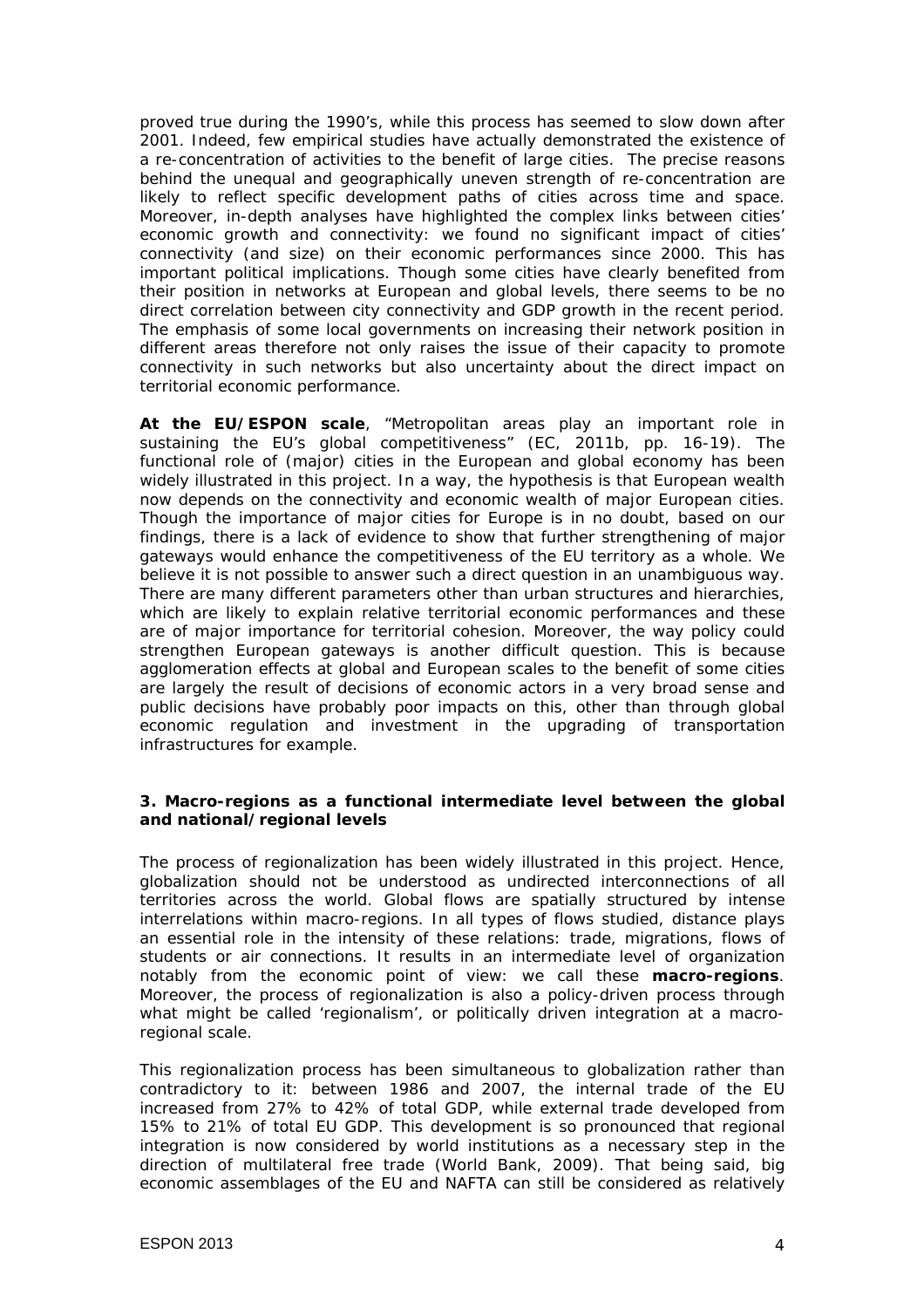closed economies, with a ratio between trade and GDP of respectively 20.6 and 14.6%. As a consequence, large developed economies mainly rely on their own markets and producers, even in integrated global sectors such as the automotive industries.

If we turn now to the functional relations of Europe, it has been shown that they largely go beyond EU borders to include European Union non members (Iceland, Norway, Switzerland, Western Balkans) but also the Eastern, South-Eastern and Southern 'neighbourhood', respectively former USSR Republics, Turkey and the near-East, and Northern Africa. All these areas have intense functional relations with the EU in terms of human flows, FDI, trade of goods and services, or air connections. However, these relations are not balanced and can be described as core/periphery relations: while core European countries mainly sell services and goods with medium and high technological content, they buy raw materials (Russia, Algeria, Libya etc.), notably energy, and low added value manufacturing goods (Morocco, Tunisia, Egypt, Turkey); human flows, notably students and qualified labour, are attracted toward West European countries, still perceived as lands of opportunities, while tourist flows take the reverse direction.

Yet, because the European neighbourhood is *de facto* part of the functional Europe, the EU should (and does) pay attention to what happens there. In the EU2020 strategy, neighbourhood is only briefly mentioned in a rather "paternalistic" way: "The Europe 2020 strategy is not only relevant inside the EU, it can also offer considerable potential to candidate countries and our neighbourhood and better help anchor their own reform efforts. Expanding the area where EU rules are applied, will create new opportunities for both the EU and its neighbours" (EC 2010a, p.23). The influence of Europe certainly goes beyond the EU borders yet at the same time while the neighbourhood regions are important, they are not the main partners of the EU in its economic relations. As a result, in its relations with the neighbourhood, the EU focuses on strategic issues such as energy, security and immigration. Also, the EU tries to deepen its economic relations by signing free trade agreements with neighbouring countries, and more generally, as mentioned in the EU 2020 strategy, by trying to apply EU rules in order to create "new opportunities for both the EU and its neighbours". However, this is not part of a full development strategy for the neighbourhood though neighbouring countries do receive large shares of EU aid.

As underlined, the territories for which Europe matters are not necessarily those that matter for Europe. EU 2020 strategy particularly insists on emerging markets when considering the place of Europe in the world: "A part of the growth that Europe needs to generate over the next decade will need to come from the emerging economies as their middle classes develop and import goods and services in which the European Union has a comparative advantage" (EC, 2010a, p.22). The relatively weak position and declining influence of the EU as a whole in the so-called emerging economies (Brazil, India, China) might be considered a weakness in attempts to benefit from the development of emerging economies which are the major new world arenas for globalization. In contrast, the US is the main partner of the EU in nearly all types of relations; while much less important than the US, Russia, China and Japan are essential economic partners of the EU in terms of trade, knowledge exchanges, investments and/or networking in advanced services.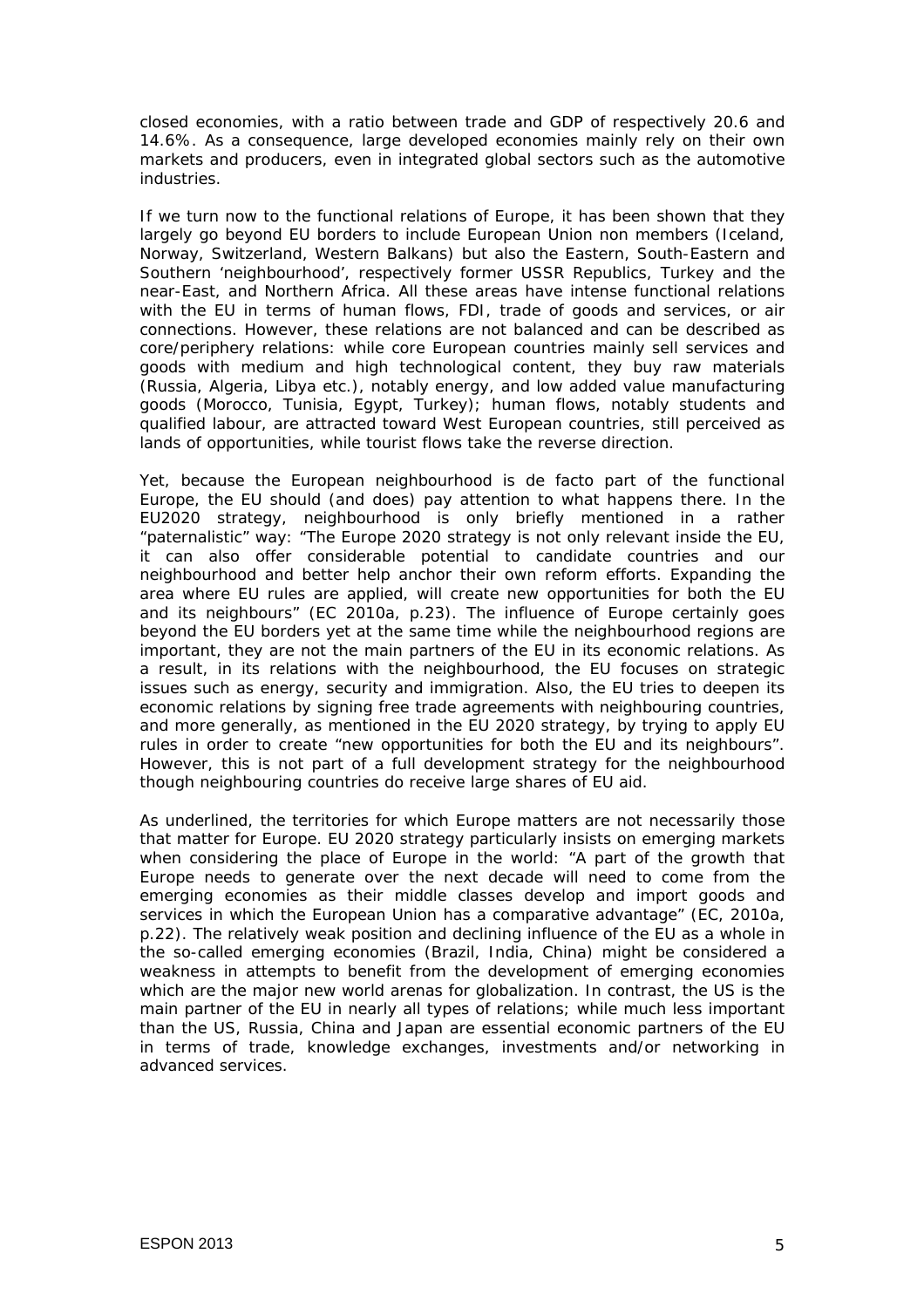#### **4. The place of European territories in the global economy: diagnosis and policy options**

The place of Europe and European territories in the global economy can be articulated at three different levels of interrogation:

- i. How should Europe position itself in the global economy?
- ii. Which territorial policies can help to improve the position of Europe in the world, while at the same time improving territorial cohesion?
- iii. How can European territories improve their performance in the global economy?

#### **1. The position of Europe in the world**

Europe is among the most prosperous area in the world. It is also a major and powerful actor. Focusing on flows, we show that Europe is the first trade power in goods and services; it is the first provider of direct investments around the world, though it is second in attracting world investments; it concentrates 40% of the headquarters of the 500 biggest world firms; it has the highest position in the international division of labour; it attracts migrants from low to high qualified from all over the world. Moreover, it has been shown that despite the intensity of internal contradictions, notably between the EU and member states, the EU can be considered as a true political actor, which shows coherence in its external action.

At the same time, Europe is a declining power in the world. To take one example, the share of Europe in inter-block regions has been declining from 28% at the end of the 1960s to 22% in 2008. In all types of flows but migrations, we highlight the shrinking influence of Europe in the world, more and more limited to the neighbouring countries.

In this context, the main EU policy documents insist on some key points when Europe's position in the world is tackled:

1. **Europe must act to avoid decline** (EC, 2010a);

2. **European growth will depend on its capacity to grasp opportunities from globalization** which are related notably to growing emerging markets (EC 2011b).

3. **The importance of neighbourhood and worldwide relationships**: "The success of the EU 2020 strategy will depend not only on the integration between Europe's regions but also on their integration with neighbours, and even with worldwide relationships" (EC, 2011b). The EU 2020 strategy adds that "The Europe 2020 strategy is not only relevant inside the EU, it can also offer considerable potential to candidate countries and our neighbourhood and better help anchor their own reform efforts. Expanding the area where EU rules are applied, will create new opportunities for both the EU and its neighbours".

How can this project inform about these objectives?

1. **Europe will not avoid decline** in the sense that the demographic and economic weight of Europe will go on decreasing. This is a long term trend that has been documented by highlighting the diminishing weight of Europe in most economic flows but also the decrease of its functional influence in many parts of the world. As stated by the "Europe in the world" ESPON project, only enlargement will allow the maintaining of the importance of Europe in the world, though enlargement process may affect the EU political coherence and efficiency. The European decline should not necessarily be considered a problem since this is relative to the development of large parts of the world as opposed to its actual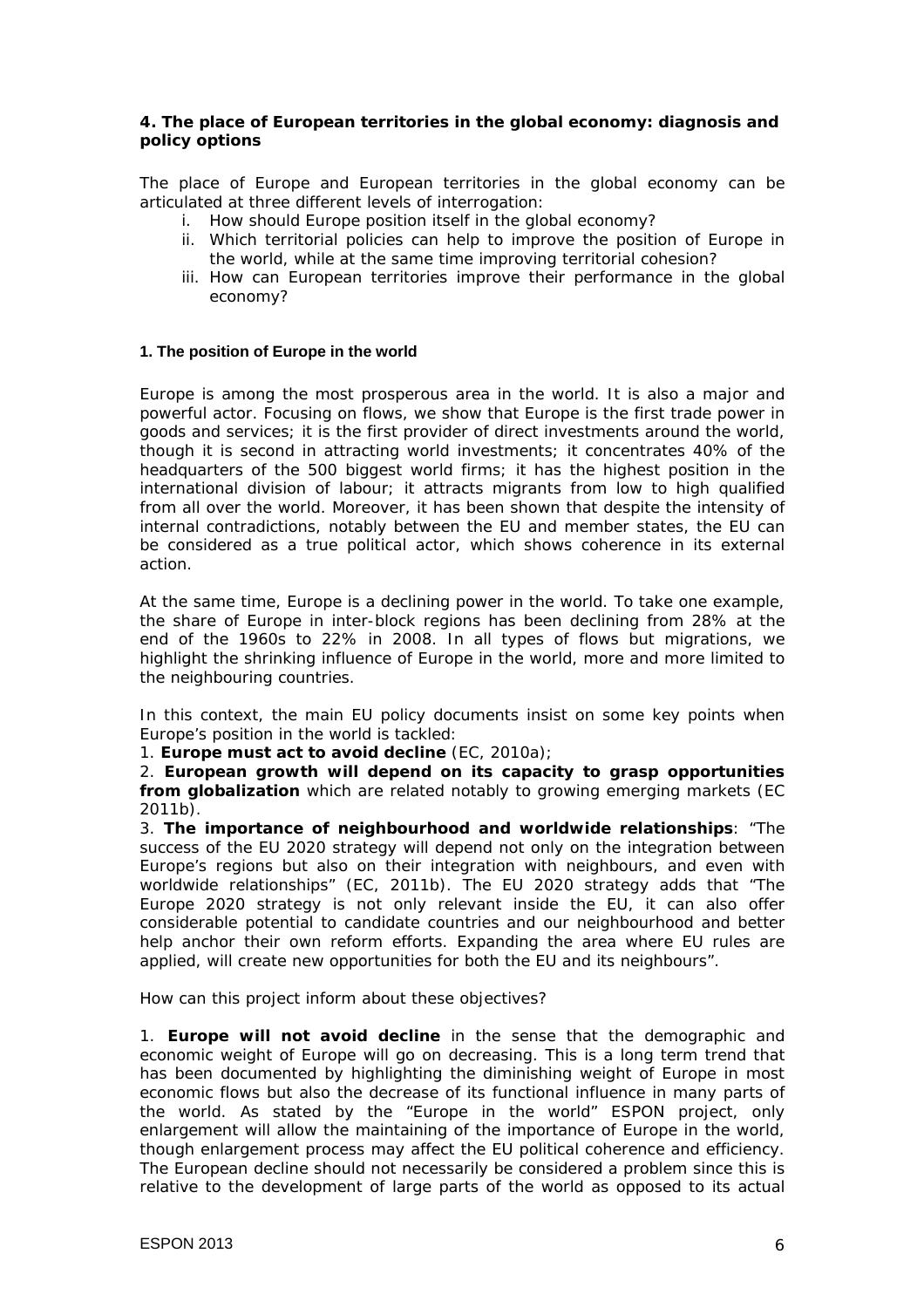level of prosperity. At the same time, as illustrated throughout this report, whatever the nature of flows considered, Europe remains a major global economic actor and this is not likely to change in the near future.

2. T**he openness of Europe and the role of the neighbourhood.** In the relevant policy documents, it is strongly argued that Europe's position in the world will depend on its openness and that it will benefit from wider integration with the neighbourhood and more distant parts of the world.

Though Europe is an open space, it is also and mainly an integrated economy. Trade accounted for around 14% of ESPON GDP in 1996 and reached nearly 21% in 2007. If services are included, we assess this ratio at around 27% of GDP. This is still a moderate figure, which highlights the decisive importance of the internal European markets. Europe also attracts students and workers from increasingly diversified origins. Cities are embedded in global networks through transport of goods and people, but more decisively in advanced business services, notably financial services located in Europe's major global cities however the latter have not been responsible for the biggest global connectivity increases of European cities. But Europe is before all an integrated economy: it is first illustrated by the intensity of cross border trade, FDI, migrations, knowledge and human daily flows resulting in the fact that European countries mainly have intense interrelations with each other. Moreover, this functional Europe goes beyond the limits of the EU or the ESPON space and includes Northern Africa, the near Middle East and the former Soviet Republics. But the integration of the European economy goes far beyond that. It also results in very integrated and dense networks of cities in which for example firms of advanced business services use European global cities for their global operations, as well as by the existence of integrated European value chains as illustrated by the clothing and automotive industries. Here again, without doubt, the neighbourhood is a part of this integrated European economic space.

The openness of Europe is not territorially neutral given the unequal vulnerability to the global economic pressure and thus potentially impacts territorial cohesion (figure 2). First, polarization in favour of metropolitan areas – though unequal in space and time – has been observed during the two last decades, especially in Central and Eastern countries. Second, when considering European territories that participate to the global economy mainly through manufacturing goods, we also highlight the unequal vulnerability related to the technological level and position of territories in the European and global value chains. Though the weak position of regions specialized in low added value goods is often mentioned, the vulnerability of "in between areas" has been particularly highlighted in this study. This position is related to the inability to compete with regions benefiting from processes of accumulation in technology, qualified workforce etc. from Northern and North-West Europe, but also to the increasing pressure from countries with lower labour costs.

Considering this we can identify two important implications. First, the openness of the European has been and remains a political choice, albeit independent of territorial politics, market forces act at a global scale. Due to the high level of internal integration and the importance of the European market, the EU has other possible political choices than the pursuit of total openness and trade liberalization. Second, neighbourhood is *de facto* a part of what we have called functional Europe. Though the importance of neighbourhood is mentioned in official EU texts, we cannot speak of an EU strategy for the neighbourhood apart from the idea that EU rules, notably EU economic rules, should apply to the neighbourhood to the benefit of both the EU and neighbouring countries. This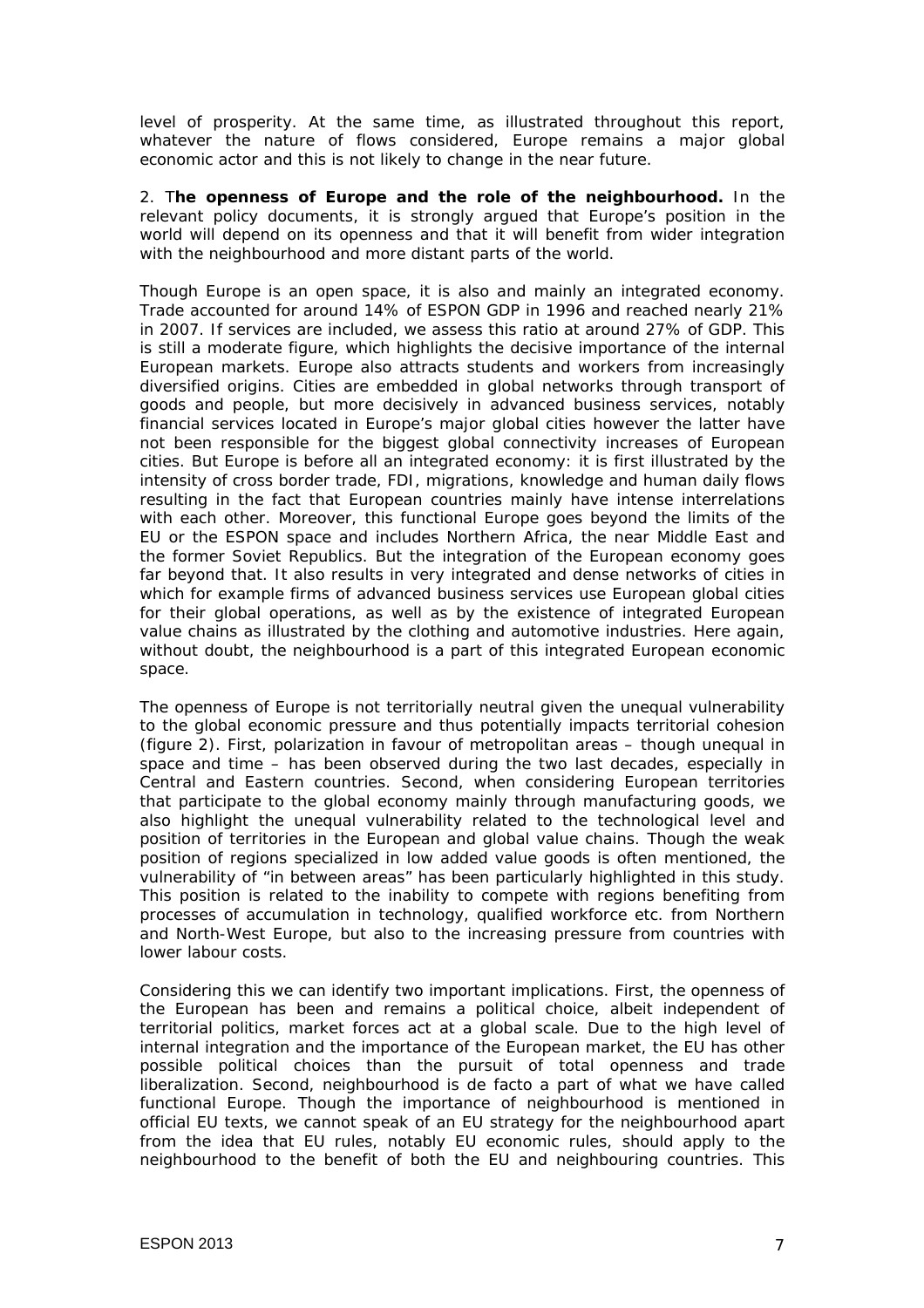vision will remain "paternalistic" for so long as clear and shared vision and development strategies are not deployed for the neighbourhood.

#### **2. Where and how to invest to face the challenge of globalization whilst reinforcing territorial cohesion?**

In the territorial state and perspectives of the European Union, it is explicitly recognized that "Metropolitan areas play an important role in sustaining the EU's global competitiveness" (EC, 2011b). This can be interpreted as a way to achieve smart growth since "EU metropolitan areas, while being of a relatively modest size, host the most advanced worldwide services and most innovative high-tech manufacturing sectors" (EC, 2011b). A third way of saying this is that metropolitan areas are decisive for Europe to grasp the opportunities of globalization. Of course, in this report, the role of metropolitan areas has been widely illustrated as the vital gateways of globalization: Europe needs ports, airports, centres of services, knowledge production and innovation as well as financial gateways that reach necessary thresholds of concentration to benefit from agglomeration economies in these different fields. However, we also discuss the lack of empirical evidence that can confirm a direct link between growth in GDP across the EU as a whole and the wealth-generating capacities of the major European gateways.

At the same time, the objective of inclusive growth explicitly refers to territorial cohesion in the EU 2020 strategy. In the Territorial Agenda 2020, this objective is made explicit: "Policy efforts should contribute to reducing the strong territorial polarisation of economic performance, avoiding large regional disparities in the European territory by addressing bottlenecks to growth in line with Europe 2020 Strategy" (EC, 2011a).

In this framework, several general alternatives exist in the territorial policy of the EU when the challenge of globalization is taken into account:

- To invest mainly in the global cities, which are the gateways of globalization, in order to improve Europe's position in the world;
- Or, since the global/major cities are already well connected in the global networks, should we rather support second-ranked or even smaller cities to be better connected to the global and European networks?
- Or, by putting the emphasis on territorial cohesion, should the EU instead persist in a redistributive regional policy aiming at providing conditions for better performance in less developed regions?

These are crucial questions for the regional policy of the EU and we do not pretend here to provide the answers but rather we put forward elements of reflection derived from the analyses presented in this report. We reflect here on two specific options however these should not necessarily be interpreted as alternatives – a nuanced balancing of priorities is likely to be necessary to support sustainable development and growth across a diverse territory: a redistributive policy toward less developed regions; a reorientation of regional policy putting more emphasis on gateway cities.

Combining an opened up Europe with a shift toward major cities as a motor of growth in EU regional policy raises a number of issues:

1. The link between economic growth and city connectivity and size cannot be clearly established by empirical evidence;

2. The idea that the wealth of major European and national cities will benefit non metropolitan territories is not empirically proven;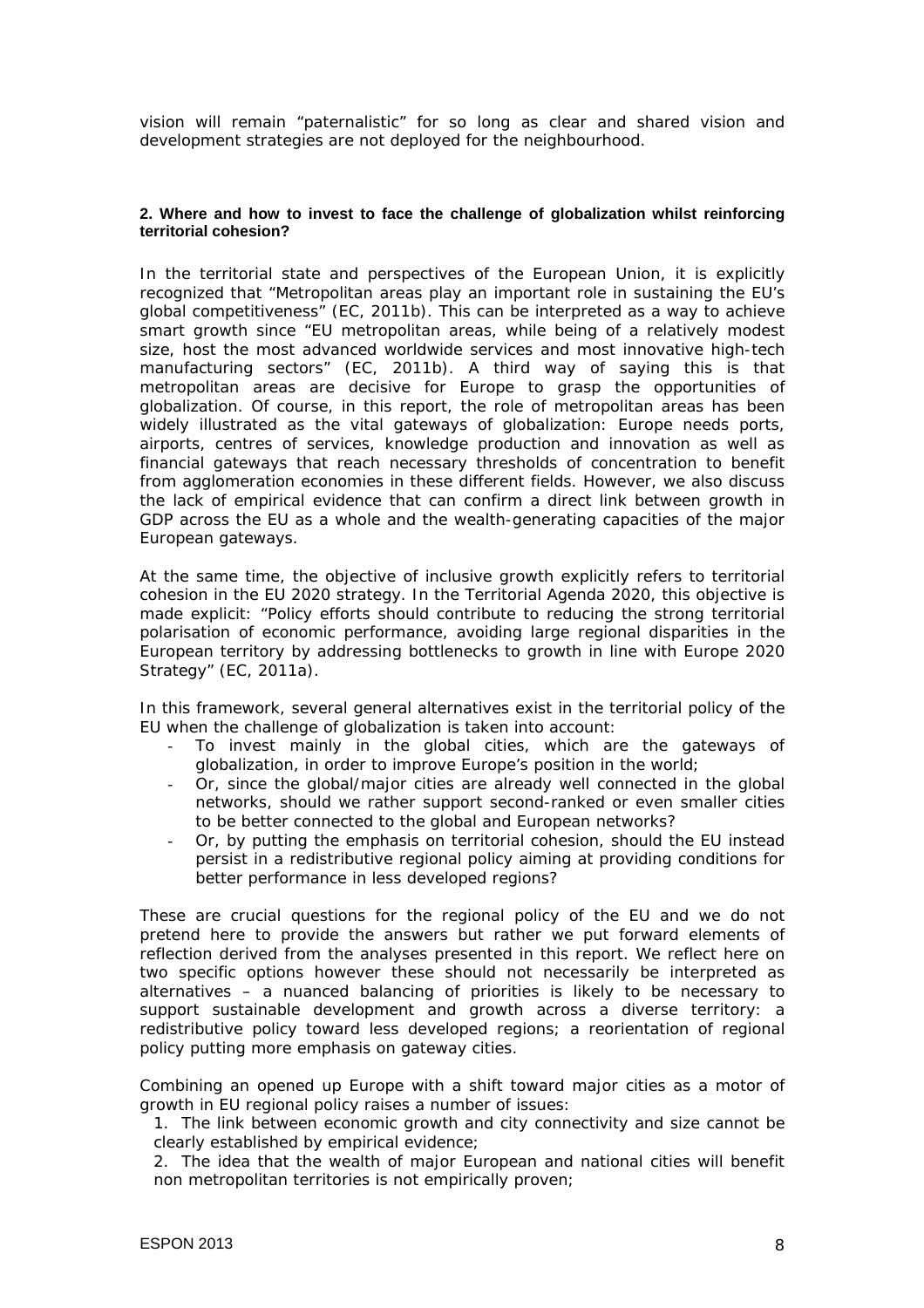3. The impact of public investments toward the most developed areas of the EU can be questioned since, by definition, it will concentrate in globally networked cities, endowed with developed infrastructures (transport, education etc.) and specialized in high economic functions already at the top of value chains;

4. The economic openness of Europe could potentially impact on the development of regions facing competition from less developed areas where labour is cheaper, both in Eastern Asia and in the European neighbourhood, which are specialized in weak functions or low added value sectors and also regions where labour costs are already high even though technological knowhow is still moderate, as we observe in many non metropolitan Mediterranean regions (in Southern Italy, Northern Portugal, Greece, central Spain outside Madrid etc.). The weakness of such regions in relation to European competitiveness objectives might also be observed in many areas of Eastern Europe in the near future, once they have reached a certain development level, because of similar structural features, notably an in-between position in the international division of labour, combined with weak entrepreneurialism (endogenous development) and a weak territorial embeddedness of transnational firms that have massively invested there. In a global context of financial crisis and recession, regions still lacking the capacity to move up in the value chain would be at risk, thus a weakening of EU "territorial investments" in favour of less developed regions raises potential future problems. Hence, the historical justification of European regional policy, as a tool to help less developed regions to resist the economic shock to unequal competition due to their integration in the European market – and nowadays more and more to the global market – is still relevant today. Moreover, convergence has been the trend in recent decades and EU investments have produced concrete outcomes that have improved daily life in less developed regions albeit the economic impact of regional policy on competitiveness is difficult to demonstrate.

In conclusion, the vision for an open Europe combined with a wholesale reconfiguration of European policy, notably in favour of metropolitan areas as motor of growth, is highly questionable because the openness of Europe is likely to increase the vulnerability of weaker regions. The debate on European economic openness does not seem to be politically relevant today. In other words, since increased economic openness might reinforce regional inequalities, it can be argued that regional policy should continue to act to preserve territorial cohesion. As a consequence, it is argued here that the challenge of globalization makes regional policies to support growth in peripheral and under-developed regions and their cities through redistributive funding more pertinent than ever. In section 3 we present some elements of reflection on the orientations of such a redistributive policy.

At the same time it is clear from our results on the importance of cities in a global context that gateway cities must not be ignored in regional policy as has until recently largely been the case. Cities across the EU have a key role to play in adding value to production in the wider regional and European economies. It is important not to simply focus on the major agglomerations of London and Paris or even other major business cities in the economic 'core' of Europe, as having fixed positionalities in the world economy. Of course their positions are strong compared with those of capital and other cities in peripheral regions but the latter can benefit from network connectivity with existing gateways, and as seen, developed cities (for example in the US), are subject to downward trajectories in an increasingly fluid global context. At the same time, as already discussed, it is far from clear that the position of cities in networks is enhanced sustainably by public sector boosterism policies. Furthermore policies on regulation, taxation, planning controls etc. can also have unintended consequences which can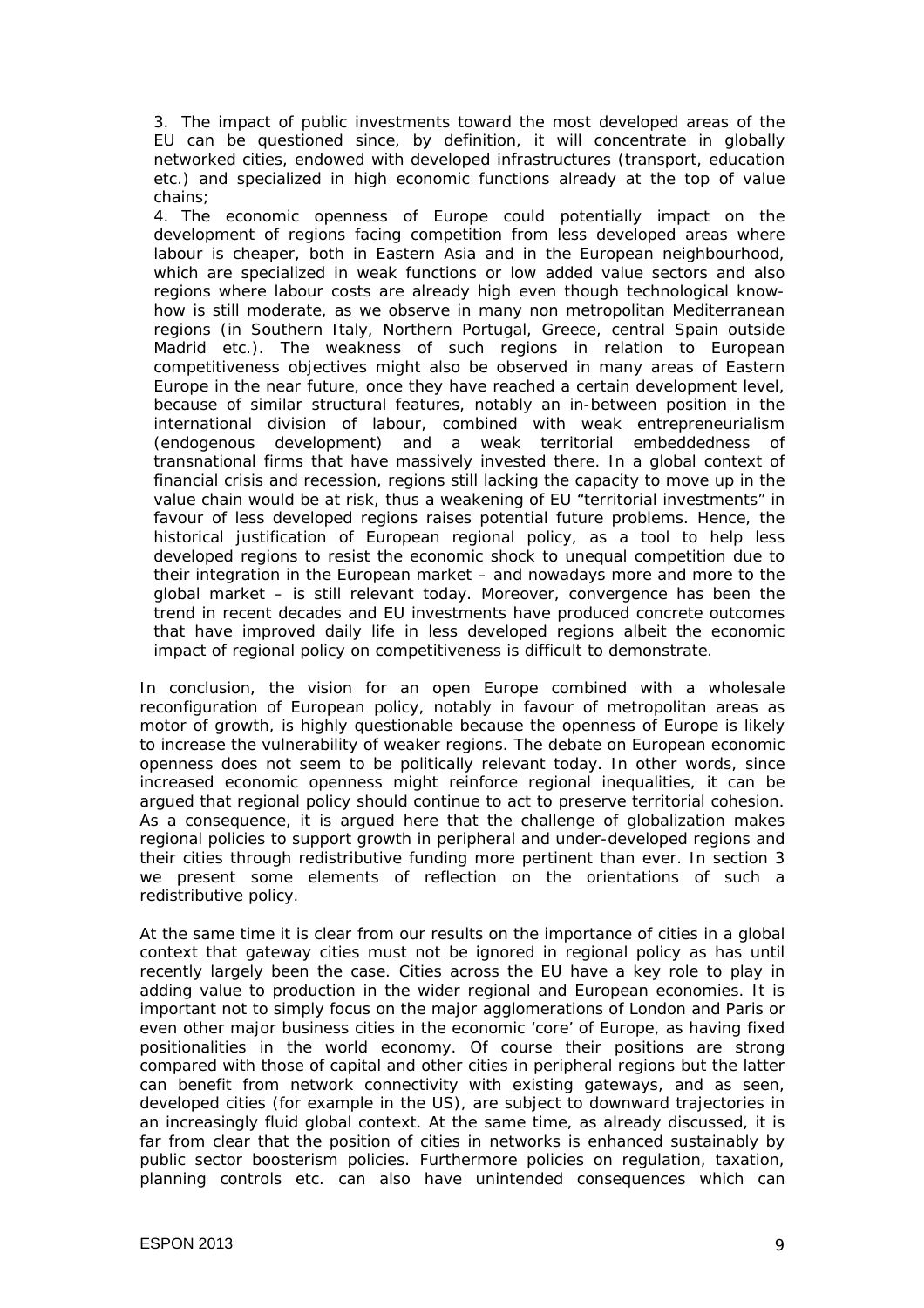compromise a city's engagement with external networks (Taylor *et al.,* 2003). So it must be ensured that policy does not inadvertently compromise the sustained functioning of gateways and also that honed direct interventions ensure that funds (increasingly in the Western world, private sector funds) are raised and used to invest in public infrastructure developments necessary to maintain efficient essential services even in successful global gateways.

In conclusion, our findings suggest that effective regional policy needs to be informed by evidence bases that engage with the specificities of place roles, functions, growth and development support needs across the territory.

We need to go a step further to reflect regional policies at local/regional level that takes into account the position of territories in the global economy. In the territorial agenda, it is stated that (page 7) "The use of social capital, territorial assets, and the development of innovation and smart specialisation strategies in a place-based approach can play a key role… Strengthening research, human capital, the capacity for innovation and bringing ideas to the market are essential… Furthermore, integration of local endowments, characteristics and traditions into the global economy is important in strengthening local responses and reducing vulnerability to external forces" (EC, 2011a).

However, this general assessment runs up against the unequal ability of territories to face European and global competition. For example, at the bottom of the value chains, we have highlighted the difficulties of Bulgarian firms in moving up the chains both because of the local contexts they are embedded in (low qualifications for example) and their present weak position in value chains that are controlled by West European firms.

As already argued, European territories are unequally vulnerable to global competition. Figures 1 and 2 are an attempt to describe the role of gateway cities and the vulnerability of European territories in the global competition. We propose a brief description of the major stereotypes:

1. *Gateway cities at a global, European and national scale (Figure 1).* 

Global and national gateways are deeply involved in various types of global and European networks and thus generate what can be called nodal advantages that reflect their strategic positions in the service and financial economy. However, we have also highlighted the apparently weak relationship between city connectivity and economic performance in GDP in the last ten years with the exception of Eastern and Nordic capitals, as well as London. However, no connected gateway city performs badly and there are also signs that they have been more resistant to the recent crisis, at least in terms of inward flows of real estate investments. What can we draw from our analyses in policy terms?

Urban policies have a weak impact on city connectivity and improved city connectivity will not necessarily result in increasing competitiveness. Hence, public policies aiming to attract investments in higher and interconnected global functions may be inefficient both at the urban and European scales. We argue here that this process is probably working largely independent of state intervention however challenges of social cohesion, infrastructure, congestion and market regulation must be addressed and dealt with even in the most globally connected cities;

Priorities of major cities could focus on these major issues that arise from concentration and agglomeration: the challenge of increasing social polarization; the problems of infrastructure and congestion, within metropolitan areas but in addition, increasingly in extended urban functional areas which do not correspond to administrative boundaries yet which present a threat to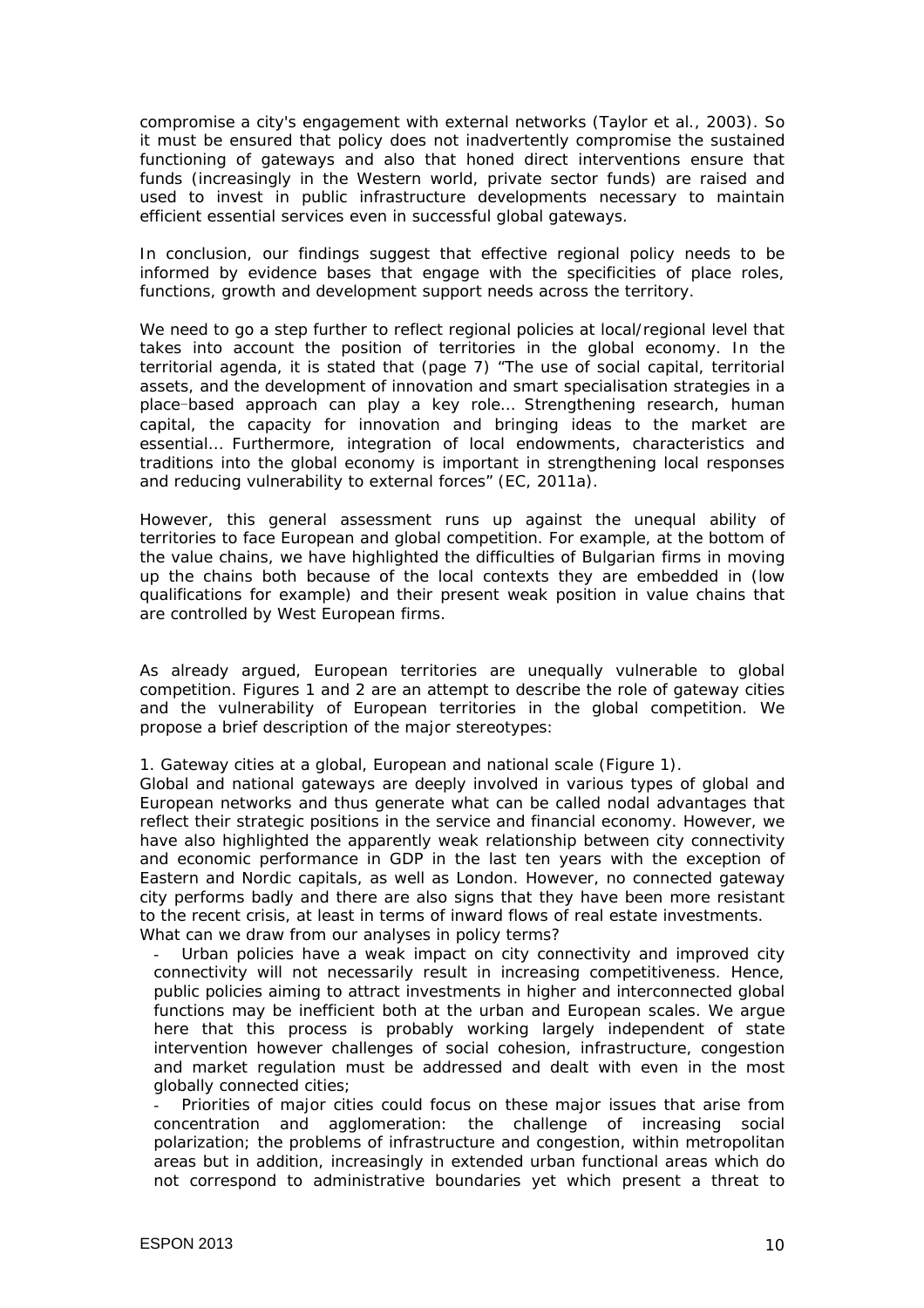sustainable development and their position in European and global networks. The major issues here relate to matters of strategic and joined-up governance.

2. *Manufacturing territories standing high in the international division of labour* - Because of technological know-how and their capacity to maintain a position at the top of value chains, these territories have been and may benefit further from globalization, notably from emerging markets requiring huge transfers of industrial equipment, and technologies. They are nevertheless very sensitive to global demand as illustrated by the recent global crisis, which has resulted for example in a dramatic drop of sales in the automotive and machine tool industries.

#### 3. *Manufacturing "in between" territories*

These territories have been dynamic by attracting huge investments in medium technological segments of value chains. They have been rising in technological skills during the past decades. But they have also in common their inability to upgrade beyond a certain threshold combined with the risk related to exogenous development (related to big foreign firms) they benefit from, and a weak entrepreneurial fabric. Moreover, in this context, Mediterranean territories have had to face the growing attractiveness of regions from Central European regions, with lower labour costs but qualified workforce. This may explain the structural crises faced by Mediterranean manufacturing regions while in Central/Eastern Europe, an "in-between" position may result in the near future from increasing labour costs and the rising position of some neighbour countries and Eastern Asia.

The challenge for these regions is to reinforce the territorial embeddedness of large foreign firms. There is probably no other way for these regions than "strengthening research, human capital, the capacity for innovation", allowing also to move up in the value chains which can be assisted by the development of advanced services such as financial, management consultancy, advanced logistics etc in regional gateway cities.

#### 4. *Manufacturing regions in low manufacturing sectors and functions*

We group here together regions located in southern and Eastern Europe mostly located in the Balkans. These territories rely on small and medium firms at the bottom of value chain in labour intensive segments of sectors like clothing. In Eastern Europe, they have been able to maintain competitiveness because of their position in integrated European value chains, the proximity to the European markets, both explaining greater flexibility. However, the increasing competition in these functions and the difficulties of rising in the value chain strongly impact on these regions. Being 'locked' in subcontracting and thus having limited access to resources, knowledge and freedom of decision-making, CEE companies of many branches have mostly instead upgraded their products and processes. They seem to have very limited ability to change their functions within particular chains. This might result in the deep crisis when labour cost reaches a certain level, as illustrated by the case of Northern Portugal. Despite the crisis of "Italian Marshallian districts of small and medium interconnected enterprises", we do not consider these to be part of this group because they have been moving up within the value chains and have been able to diversify their economy, building on endogenous capacities. But in the Balkans, this capacity is just not there and their future growth will require further massive assistance from the EU to strengthen their structural assets and reinforce their human capital as well as their basic infrastructures.

#### 5. *The importance of the local economy across European territories*

Europe is not only an open economy, it is very much an integrated economy. And indeed, many European territories have weak relations to the global economy and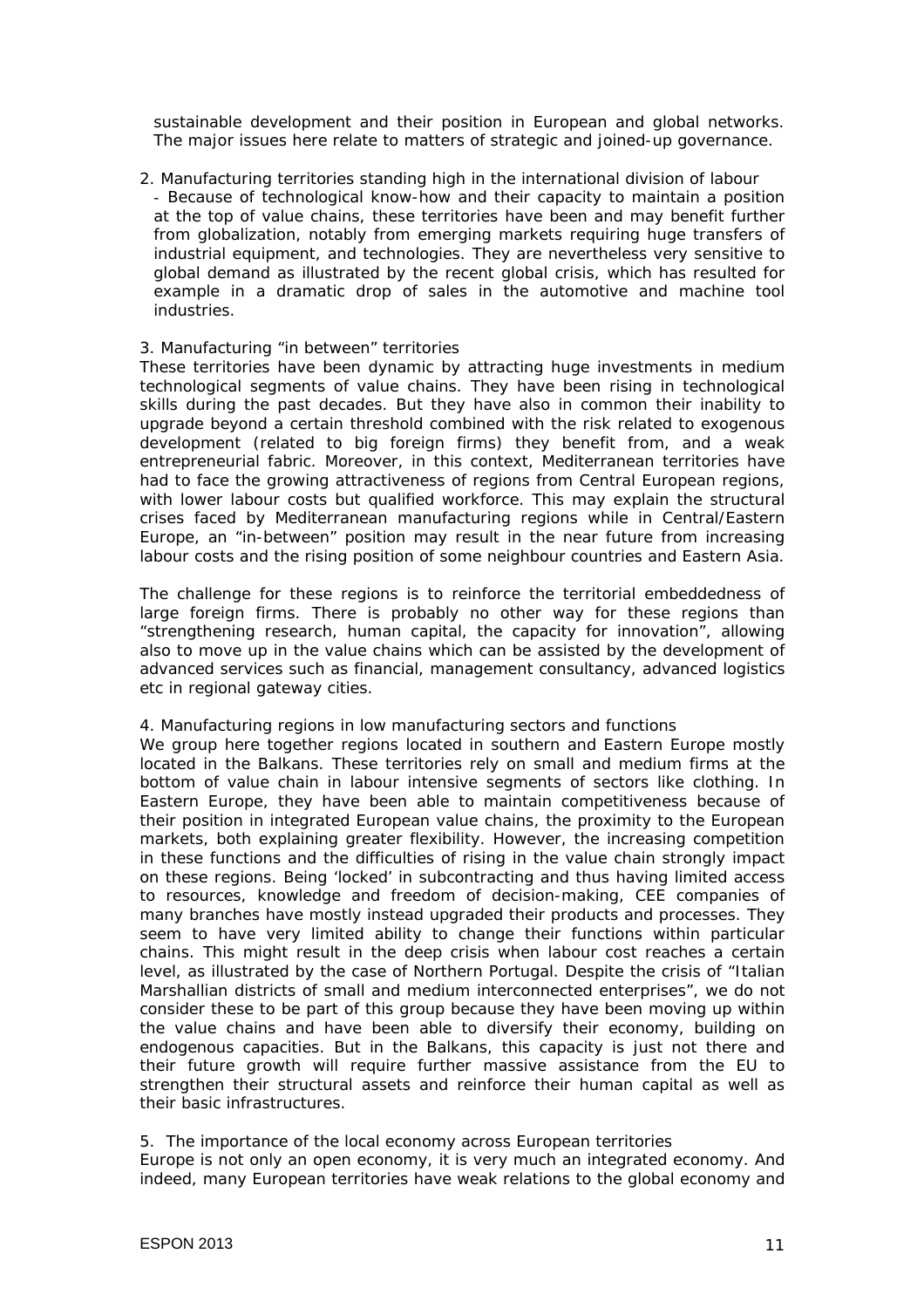hence are little impacted by the global economic pressure. This illustrates that, in European territories, basic services play a vital role. First, they constitute an important share of the local economy. This relates to the central paradox of globalization: while all economic sectors have become more and more open, with a sudden acceleration in the nineties, developed economies shift toward less open sectors of services, resulting overall in the moderate increase of openness of developed economies such as the EU and the NAFTA. Second, basic services are essential to social cohesion. Third, these services are in a modern economy an essential basis for long term economic growth.



EUKUFEAN UNIUN<br>Part-financed by the European Regional Development Fund<br>Thomstroot to your surfuse

C EuroGeographics Assoc

Source : IGEAT, 2011<br>Origin of data : own calculations.



**Figure 1. Typology of European gateways**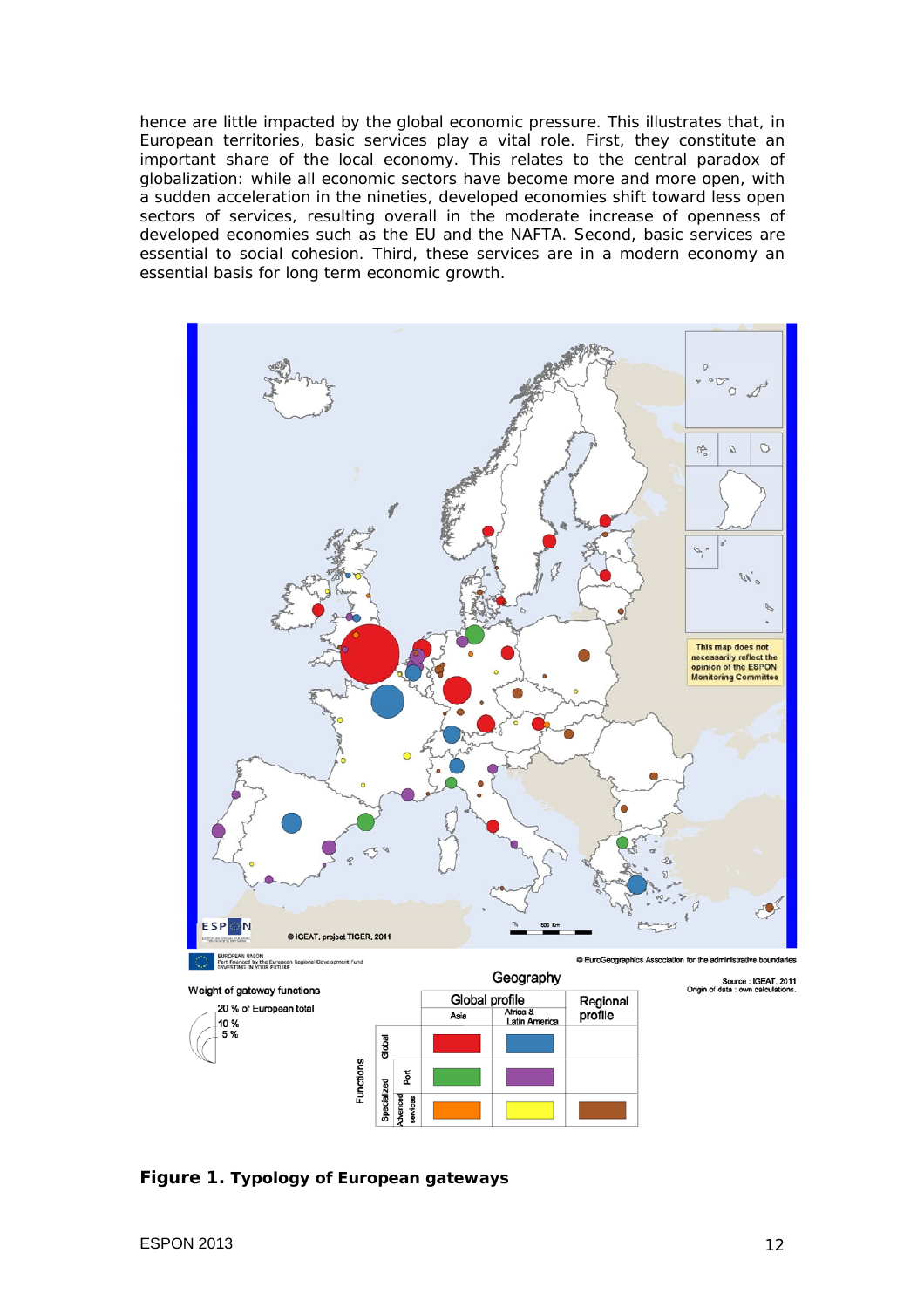

**Figure 2. Vulnerability of European territories in the global economy**